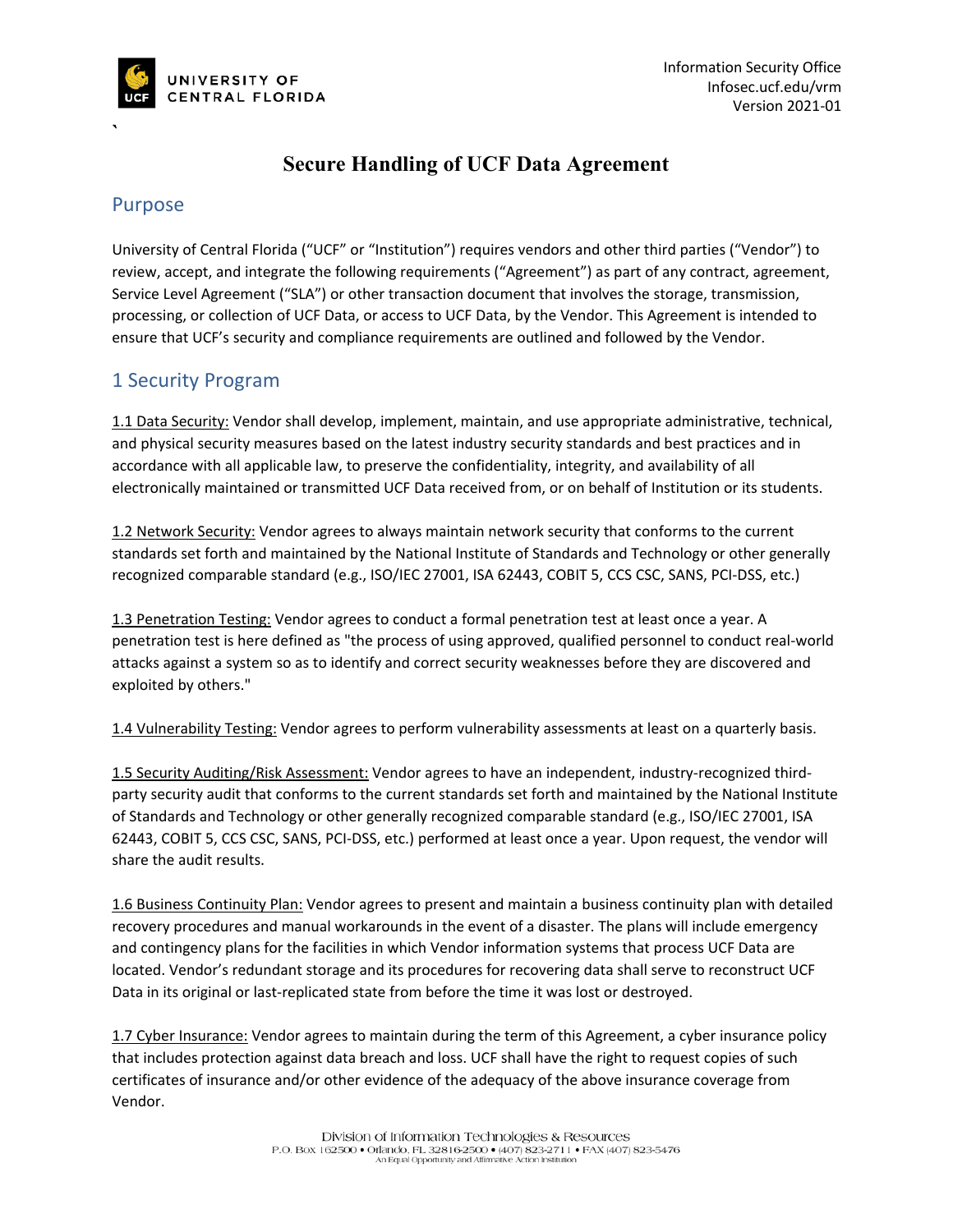

### 2 Data Protection

2.1 Data Encryption at-rest: Vendor agrees to encrypt all UCF Data at rest using 128-bit key AES encryption or better. This includes any backup data as part of its backup and recovery processes.

2.2 Data Encryption in-transit: Vendor agrees to encrypt all UCF Data in transit using 128-bit key AES encryption or better. Vendor also agrees that all transmission or exchange of data with UCF or any other transaction Vendor engages in that involves UCF Data, including sub-processors – shall take place via secure means, e.g., TLS protocol via HTTPS or SFTP.

2.3 Portable Data Storage: Any portable or laptop computing device used to process UCF Data must employ full-disk encryption.

2.4 Data Separation: Vendor agrees to employ physical and/or logical means to separate UCF Data from other customers in Vendor's infrastructure. Logical separation may include user access level controls, database/application-level controls, and monitoring or other tools.

2.5 Audit Trail: Vendor must log access and use of systems containing UCF Data, registering the access ID, time, authorization granted or denied, and relevant activity.

## 3 Data Stewardship

3.1 Data Ownership: Vendor acknowledges that all UCF Data shared with Vendor, or made accessible to Vendor's systems or personnel, remains the sole property of UCF as defined by existing UCF regulation and/or UCF policy. Sole property ownership by UCF shall mean that UCF always retains all physical as well as the sole intellectual property ownership of the UCF Data.

3.2 Data Use: Vendor agrees that all data exchanged shall be used expressly and solely for the purposes enumerated in the agreement or other transaction document between UCF and Vendor. Data shall not be distributed, repurposed, or shared across other applications, environments, or business units of Vendor except solely for the purposes of this agreement.

3.3 Data Location: Vendor agrees that no UCF Data will be outsourced or housed outside the United States of America without prior written UCF authorization.

3.4 Third Party Data Redistribution: Vendor agrees that no UCF Data of any kind shall be shared with any third parties except in service of this agreement. Vendor also agrees to submit a list of third parties upon request.

3.5 Third Party Contractual Obligations: Vendor agrees that any third parties used in service of UCF Data shall be contractually held to standards no less rigorous than those outlined in this Agreement.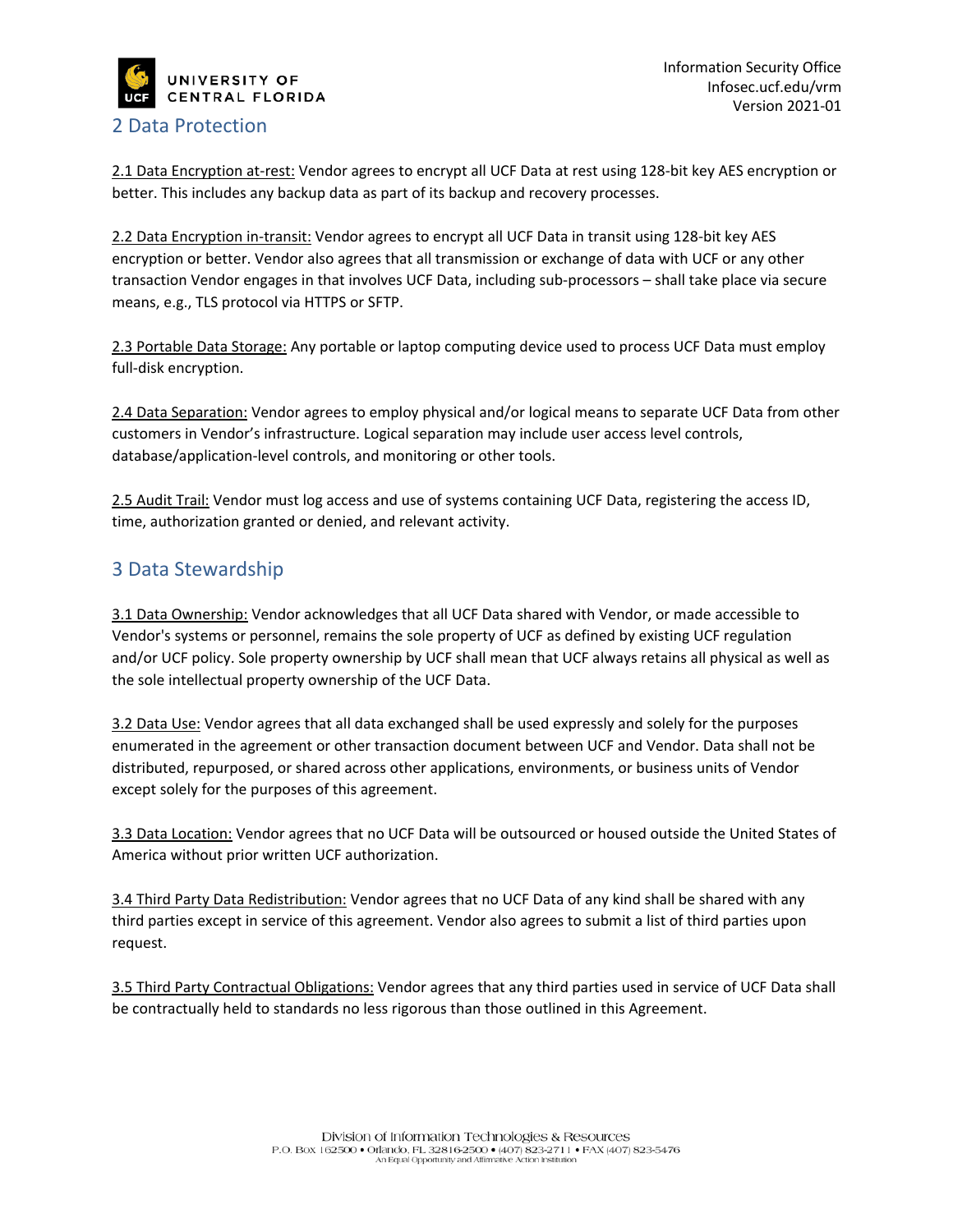

3.6 Legal Requests: If required by law or a court of competent jurisdiction or an administrative body to disclose UCF Data, Vendor will notify UCF in writing within two (2) days prior to any such disclosure in order to give UCF an opportunity to oppose any such disclosure.

3.7 End of Agreement Data Handling: Vendor agrees that within 60 days of the termination of the agreement or other transaction document between UCF and Vendor, whichever is later, per Florida statute 119.0701, Vendor shall transfer, at no cost, to UCF all UCF Data in possession of the Vendor. Once the Vendor transfers all UCF Data to UCF, the Vendor shall erase, destroy, and render unreadable all duplicate UCF Data still in Vendor's possession. Additionally, Vendor will certify in writing that these actions have been completed. All Vendor records stored electronically must be provided to UCF upon request from UCF's custodian of public records, in a format that is compatible with the information technology systems of UCF.

3.8 Data Breach: In the event of a breach of any of Vendor's security obligations, unauthorized access to, disclosure, or loss of UCF Data or other event requiring notification under applicable law ("Notification Event"), Vendor agrees to:

- a. Notify UCF within twenty-four (24) hours of the discovery of the breach by providing notice via email to UCF's Security Incident Response Team [\(sirt@ucf.edu\)](mailto:sirt@ucf.edu).
- b. Comply with all applicable federal and state laws such as, but not limited to, Florida's data breach notification law (FL State Statutes 501.171, Senate Bill 1524, FIPA) that require the notification of affected individuals.
- c. In the event of a breach of any of Vendor's security obligations that results in the unauthorized access to, disclosure, or loss of UCF Data ("Breach Event"), Vendor agrees to assume responsibility for informing all such individuals in accordance with applicable law and indemnify, hold harmless, and defend UCF and the UCF Board of Trustees against any claims, damages, or other harm related to such Breach Event.

3.9 Handling of Data Subject Requests: If Vendor receives a Data Subject Request or complaint from a Data Subject regarding the Processing of Personal Data, Vendor will promptly, yet within no greater than twentyfour (24) hours, forward such request or complaint to UCF Privacy Compliance, vi[a privacy@ucf.edu,](mailto:privacy@ucf.edu) provided the Data Subject has given sufficient information for Vendor to identify an existing relationship between the Data Subject and UCF.

## 4 Compliance

4.1 Data Classification Addendum: Vendor agrees to abide by all legal and regulatory compliance requirements that apply due to the nature of the UCF Data being shared (e.g., FERPA, HIPAA, PCI, GDPR, etc.)

4.2 FERPA Regulations: If Vendor is provided access to any student data defined by the Family Educational Rights and Privacy Act ("FERPA") as non-directory information (such as personally identifiable information (PII) or educational records), or directory information, Vendor acknowledges that it will comply with the regulations outlined in FERPA for the handling of such information to the extent such regulations apply to Vendor. Vendor will not disclose or use any student information, except to the extent necessary to carry out its obligations under its agreement or other transaction document with UCF and as permitted by FERPA.